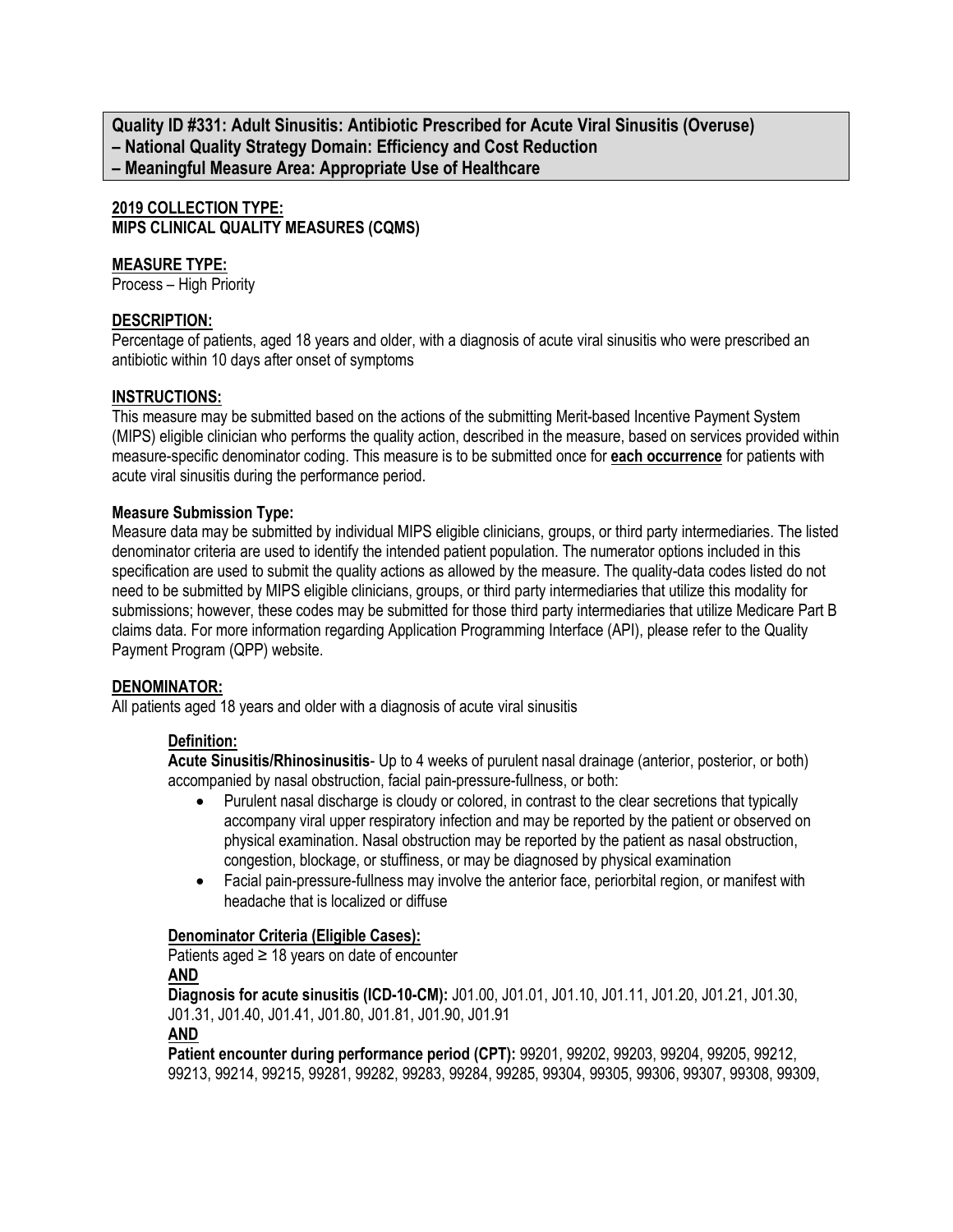99310, 99324, 99325, 99326, 99327, 99328, 99334, 99335, 99336, 99337, 99339, 99340, 99341, 99342, 99343, 99344, 99345, 99347, 99348, 99349, 99350 **WITHOUT Telehealth Modifier:** GQ, GT, 95, POS 02

#### **NUMERATOR:**

Patients prescribed any antibiotic within 10 days after onset of symptoms

## **Numerator Instructions:**

**INVERSE MEASURE -** A lower calculated performance rate for this measure indicates better clinical care or control. The "Performance Not Met" numerator option for this measure is the representation of the better clinical quality or control. Submitting that numerator option will produce a performance rate that trends closer to 0%, as quality increases. For inverse measures, a rate of 100% means all of the denominator eligible patients did not receive the appropriate care or were not in proper control.

|              | <b>Numerator Options:</b><br><b>Performance Met:</b> | Antibiotic regimen prescribed within 10 days after onset                                                      |
|--------------|------------------------------------------------------|---------------------------------------------------------------------------------------------------------------|
|              |                                                      | of symptoms (G9286)                                                                                           |
| $OR$<br>$OR$ | <b>Denominator Exception:</b>                        | Antibiotic regimen prescribed within 10 days after onset<br>of symptoms for documented medical reason (G9505) |
|              | <b>Performance Not Met:</b>                          | Antibiotic regimen not prescribed within 10 days after<br>onset of symptoms (G9287)                           |

#### **RATIONALE:**

Antibiotic treatment for sinusitis is indicated for some patients, but overtreatment of acute sinusitis with antibiotics is common and often not indicated. Further, treatment with antibiotics may increase patient harm and can lead to antibiotic resistance.

A 2012 Cochrane systematic review was undertaken to assess the effect of antibiotics in adults with clinically diagnosed rhinosinusitis in primary care settings. Acute rhinosinusitis is a common condition that involves blockage of the nose passage and mucus in the sinuses. It is often caused by a viral upper respiratory tract infection of which only 0.5% to 2% of cases are estimated to be complicated by a bacterial rhinosinusitis. Nevertheless, antibiotics (used to treat bacterial infections) are often prescribed. Unnecessary prescribing contributes to antimicrobial resistance in the community. The authors concluded that given the lack of clear benefit in terms of rapid recovery and the increase in side effects in participants treated with antibiotics, antibiotics are not recommended as first line treatment in adults with clinically diagnosed acute rhinosinusitis.

#### **CLINICAL RECOMMENDATION STATEMENTS:**

The following evidence statements are extracted from the referenced clinical guidelines: AAO-HNS Sinusitis Guideline (2015).

Clinicians should distinguish presumed acute bacterial rhinosinusitis (ABRS) from acute rhinosinusitis caused by viral upper respiratory infections and non-infectious conditions. A clinician should diagnose ABRS when (a) symptoms or signs of acute rhinosinusitis (purulent nasal drainage accompanies by nasal obstruction, facial pain-pressurefullness, or both) persist without evidence of improvement for at least 10 days beyond the onset of upper respiratory symptoms, or (b) symptoms or signs of acute rhinosinusitis worsen within 10 days after an initial improvement (double worsening).

*Strong recommendation based on diagnostic studies with minor limitations and a preponderance of benefit over harm.*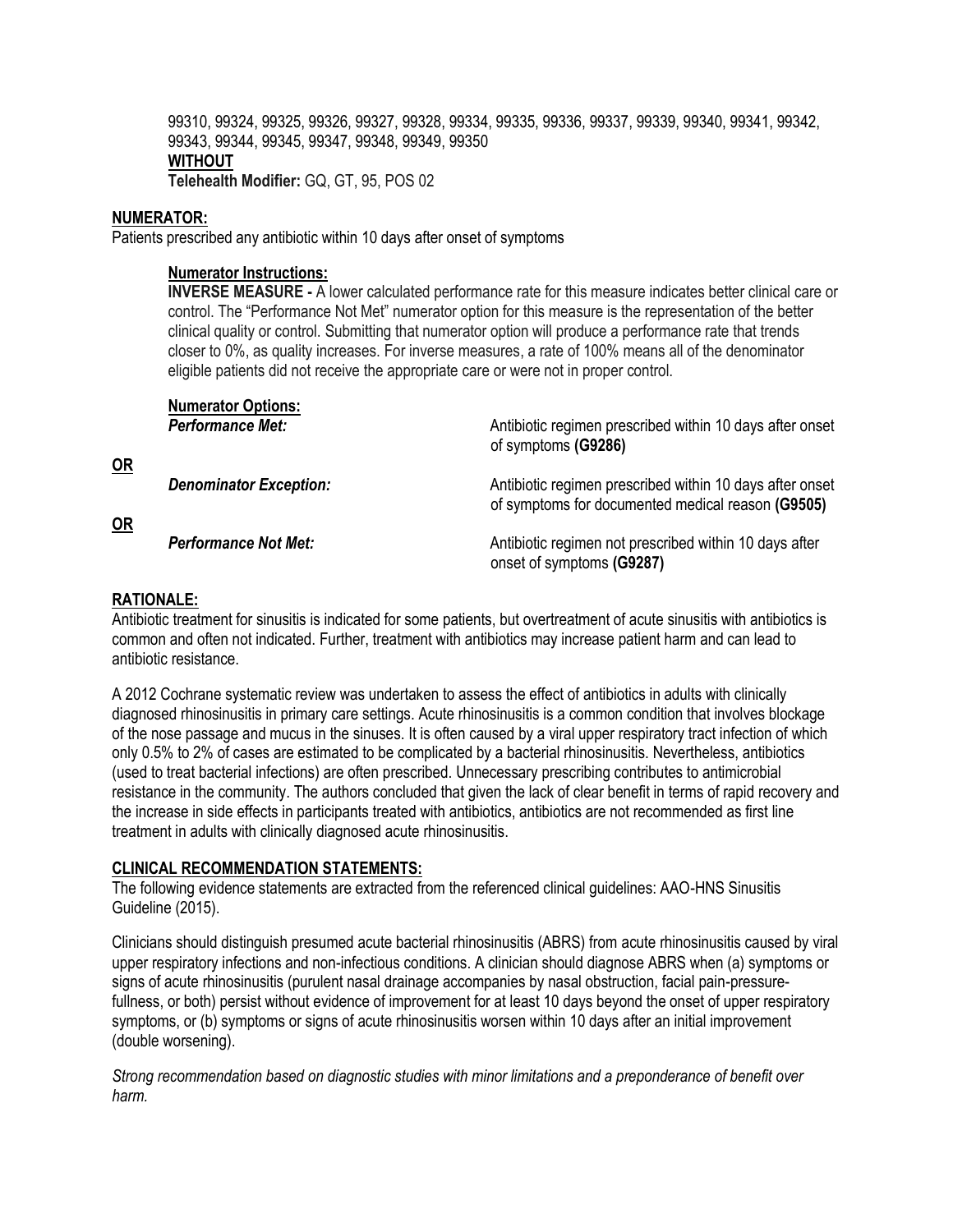The purpose of this statement is to emphasize the importance of differentiating acute bacterial rhinosinusitis (ABRS) from acute rhinosinusitis (ARS) caused by viral upper respiratory infections to prevent unnecessary treatment with antibiotics. Distinguishing presumed bacterial vs. viral infection is important because antibiotic therapy is inappropriate for the latter.

A quality improvement opportunity addressed by this guideline key action statement is the avoidance of inappropriate use of antibiotics for presumed viral infections. More than one in five antibiotics prescribed in adults are for sinusitis, making it the fifth most common diagnosis responsible for antibiotic therapy.

#### **COPYRIGHT:**

The Measures are not clinical guidelines, do not establish a standard of medical care, and have not been tested for all potential applications.

The Measures, while copyrighted, can be reproduced and distributed, without modification, for noncommercial purposes, e.g. use by health care providers in connection with their practices. Commercial use is defined as the sale, license, or distribution of the Measures for commercial gain, or incorporation of the Measures into a product or service that is sold, licensed or distributed for commercial gain.

Commercial uses of the Measures require a license agreement between the user and the PCPI® Foundation (PCPI®); or the American Academy of Otolaryngology – Head and Neck Surgery Foundation (AAO-HNS Foundation). Neither AAO-HNS, nor AAO-HNS Foundation, nor the American Medical Association (AMA), nor the AMA-convened Physician Consortium for Performance Improvement® (AMA-PCPI), now known as the PCPI, nor their members shall be responsible for any use of the Measures.

**The AMA's and AMA-PCPI's significant past efforts and contributions to the development and updating of the Measures is acknowledged. AAO-HNS and AAO-HNS Foundation are solely responsible for the review and enhancement ("Maintenance") of the Measures as of August 14, 2014.**

AAO-HNS and AAO-HNS Foundation encourage use of the Measures by other health care professionals, where appropriate.

THE MEASURES AND SPECIFICATIONS ARE PROVIDED "AS IS" WITHOUT WARRANTY OF ANY KIND.

© 2017 PCPI® Foundation and American Academy of Otolaryngology – Head and Neck Surgery and American Academy of Otolaryngology – Head and Neck Surgery Foundation. All Rights Reserved.

Limited proprietary coding is contained in the Measure specifications for convenience. Users of the proprietary code sets should obtain all necessary licenses from the owners of these code sets. AAO-HNS, AAO-HNS Foundation, the AMA, the PCPI and its members and former members of the AMA-PCPI disclaim all liability for use or accuracy of any Current Procedural Terminology (CPT®) or other coding contained in the specifications.

CPT® contained in the Measures specifications is copyright 2004-2018 American Medical Association. LOINC® copyright 2004-2018 Regenstrief Institute, Inc. SNOMED CLINICAL TERMS (SNOMED CT®) copyright 2004-2018 The International Health Terminology Standards Development Organization (IHTSDO). ICD-10 is copyright 2018 World Health Organization. All Rights Reserved.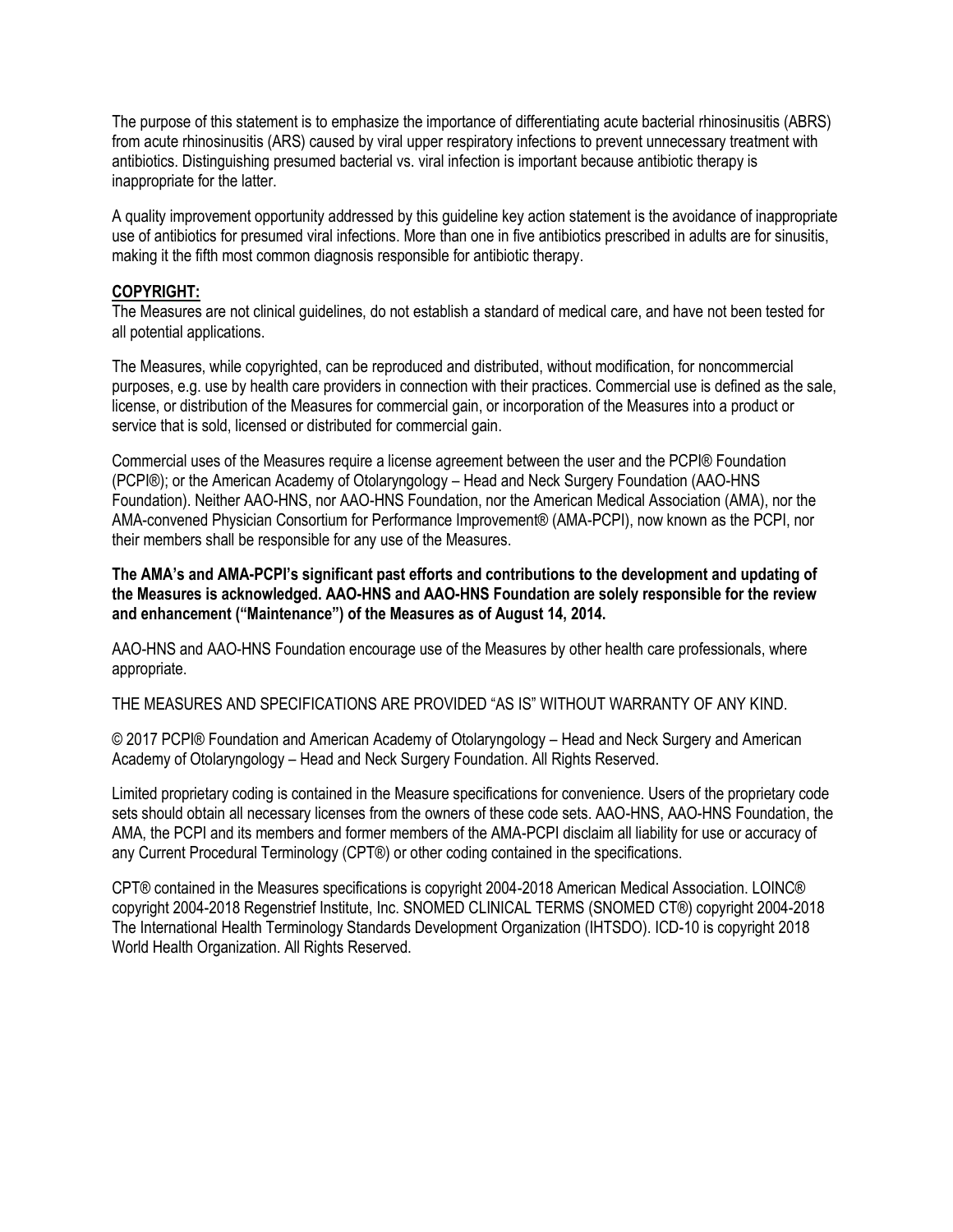

2019 Clinical Quality Measure Flow for Quality ID #331: Adult Sinusitis: Antibiotic Prescribed for Acute Viral Sinusitis (Overuse)

\*See the posted Measure Specification for specific coding and instructions to submit this measure. \*\* A lower calculated performance rate for this measure indicates better clinical control or care. NOTE: Submission Frequency: Episode

CPT only copyright 2018 American Medical Association. All rights reserved.<br>The measure diagrams were developed by CMS as a supplemental resource to be used<br>in conjunction with the measure specifications. They should not be

 $v3$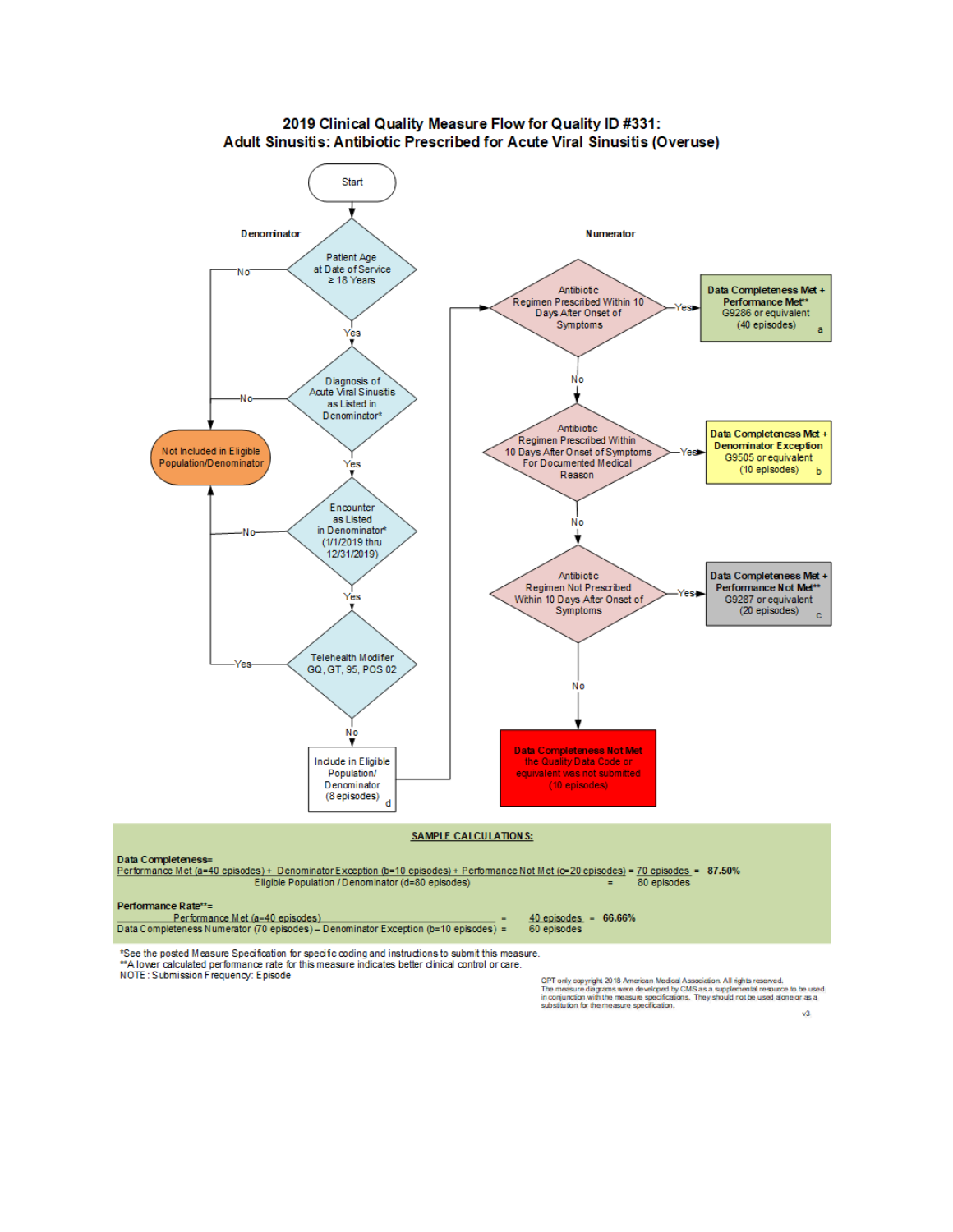# **2019 Clinical Quality Measure Flow Narrative for Quality ID #331: Adult Sinusitis: Antibiotic Prescribed for Acute Viral Sinusitis (Overuse)**

Please refer to the specific section of the specification to identify the denominator and numerator information for use in submitting this Individual Specification.

- 1. Start with Denominator
- 2. Check Patient Age:
	- a. If Patient Age at Date of Service is greater than or equal to 18 Years equals No, do not include in Eligible Population. Stop Processing.
	- b. If Patient Age at Date of Service is greater than or equal to 18 Years equals Yes, proceed to check Patient Diagnosis.
- 3. Check Patient Diagnosis:
	- a. If Diagnosis of Acute Viral Sinusitis as Listed in the Denominator equals No, do not include in Eligible Population. Stop Processing.
	- b. If Diagnosis of Acute Viral Sinusitis as Listed in the Denominator equals Yes, proceed to check Encounter Performed.
- 4. Check Encounter Performed:
	- a. If Encounter as Listed in the Denominator equals No, do not include in Eligible Population. Stop Processing.
	- b. If Encounter as Listed in the Denominator equals Yes, proceed to check Telehealth Modifier.
- 5. Check Telehealth Modifier:
	- a. If Telehealth Modifier equals Yes, do not include in Eligible Population. Stop Processing.
	- b. If Telehealth Modifier equals No, include in Eligible Population.
- 6. Denominator Population:
	- a. Denominator Population is all Eligible Episodes in the Denominator. Denominator is represented as Denominator in the Sample Calculation listed at the end of this document. Letter d equals 80 episodes in the Sample Calculation.
- 7. Start Numerator
- 8. Check Antibiotic Regimen Prescribed Within 10 Days After Onset of Symptoms:
	- a. If Antibiotic Regime Prescribed Within 10 Days After Onset of Symptoms equals Yes, include in Data Completeness Met and Performance Met.
	- b. Data Completeness Met and Performance Met letter is represented in the Data Completeness and Performance Rate in the Sample Calculation listed at the end of this document. Letter a equals 40 episodes in the Sample Calculation.